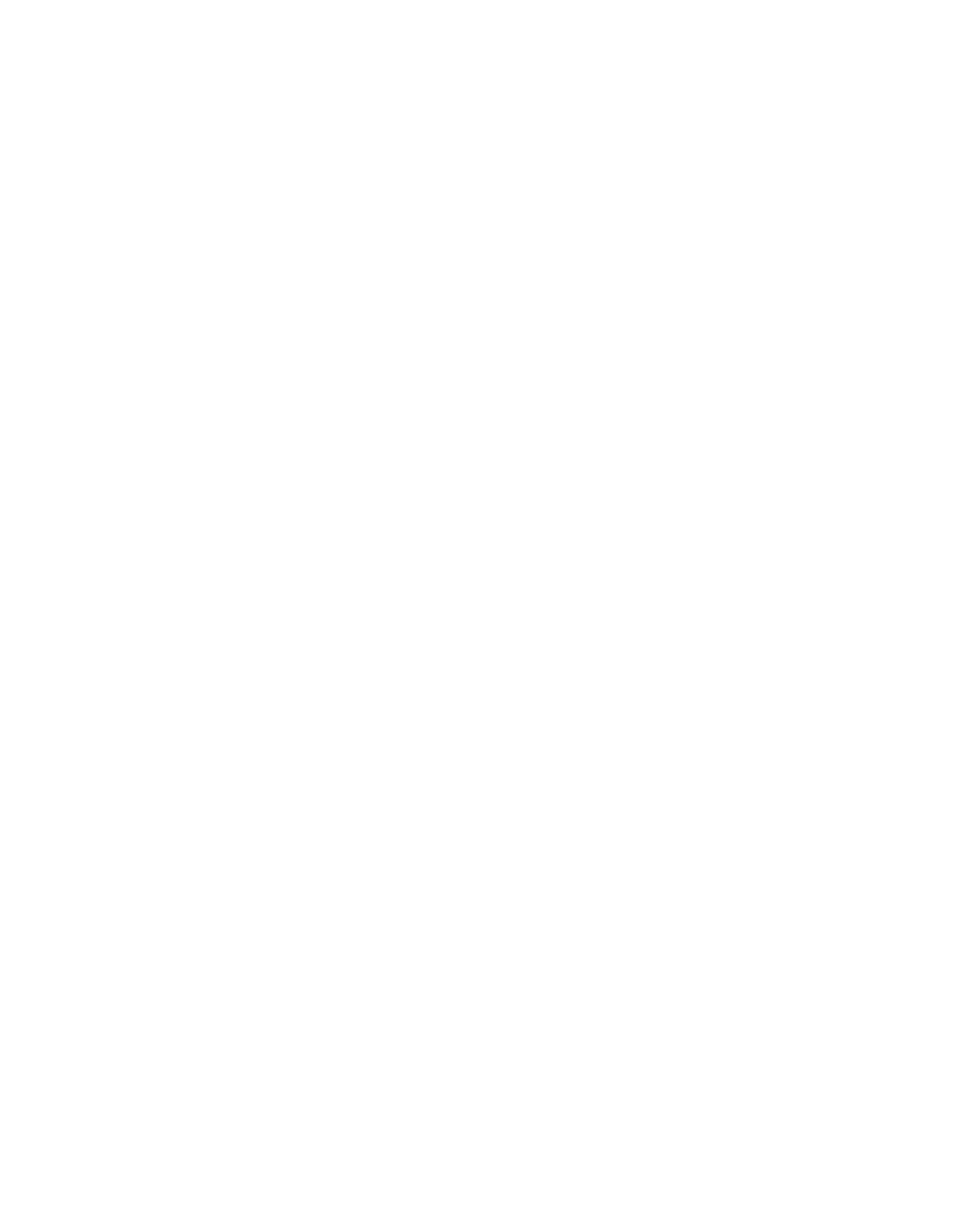|  | <b>December 10, 2022</b> |  |
|--|--------------------------|--|
|  |                          |  |

| <b>Freedom of the Seas</b>      | <b>4 NIGHT BAHAMAS &amp; PERFECT</b><br><b>DAY CRUISE</b>     | <b>MIA</b> | August 15, 22, 29, 2022<br>September 5, 12, 19, 26, 2022 | \$219   |
|---------------------------------|---------------------------------------------------------------|------------|----------------------------------------------------------|---------|
| <b>Independence of the Seas</b> | <b>4 NIGHT BAHAMAS &amp; PERFECT</b><br><b>DAY CRUISE</b>     | <b>PCN</b> | August 15, 22, 2022<br>September 5, 12, 19, 26,<br>2022  | \$229   |
| lewel of the Seas®              | <b>8 NIGHT EASTERN CARIBBEAN</b><br><b>&amp; PERFECT DAY</b>  | <b>PCN</b> | <b>December 9, 2022</b>                                  | \$671   |
| <b>Jewel of the Seas</b>        | <b>7 NIGHT EASTERN CARIBBEAN</b><br><b>CRUISE</b>             | <b>PCN</b> | November 6, 13, 27, 2022<br>December 3, 9, 17, 2022      | \$767   |
| <b>Jewel of the Seas</b>        | <b>6 NIGHT WESTERN</b><br><b>CARIBBEAN CRUISE</b>             | <b>MIA</b> | April 17, 23, 2022                                       | \$575   |
| <b>Jewel of the Seas</b>        | <b>5 NIGHT BIMINI &amp; COZUMEL</b><br><b>CRUISE</b>          | <b>PCN</b> | November 6, 13, 27, 2022<br>December 3, 9, 17, 2022      | \$495   |
| <b>Odyssey of the Seas</b>      | <b>6 NIGHT WESTERN</b><br><b>CARIBBEAN &amp; PERFECT DAY</b>  | <b>FLL</b> | November 13, 27, 2022<br>December 11, 17, 2022           | \$879   |
| <b>Odyssey of the Seas</b>      | <b>8 NIGHT SOUTHERN</b><br><b>CARIBBEAN CRUISE</b>            | <b>FLL</b> | <b>November 19, 2022</b><br><b>December 3, 2022</b>      | \$1,151 |
| <b>Odyssey of the Seas</b>      | <b>9 NIGHT SOUTHERN</b><br><b>CARIBBEAN &amp; PERFECT DAY</b> | <b>FLL</b> | <b>December 30, 2022</b>                                 | \$1.791 |



## **HURRY WHILE THESE SAILINGS ARE AVAILABLE!**



**#LOYALTOYOU** ALWAYS-



\*Travel Partner Friends & Family rates are exclusive and should not be promoted via web, print, or other distribution channels. Rates Subject to Availability. Prices are subject to change at anytime. Travel Partner Friends updated every two weeks. Travel Partner Friends & Family Rate program is not available through our consumer website, to International Representatives, or globally. Reduced rate space is capacity controlled and may be withd without notice. Royal Caribbean International reserves the right to add, change or modify reduced rate conditions at any time, without notification. Travel Partner Friends & Family Rate program should not be advertised or